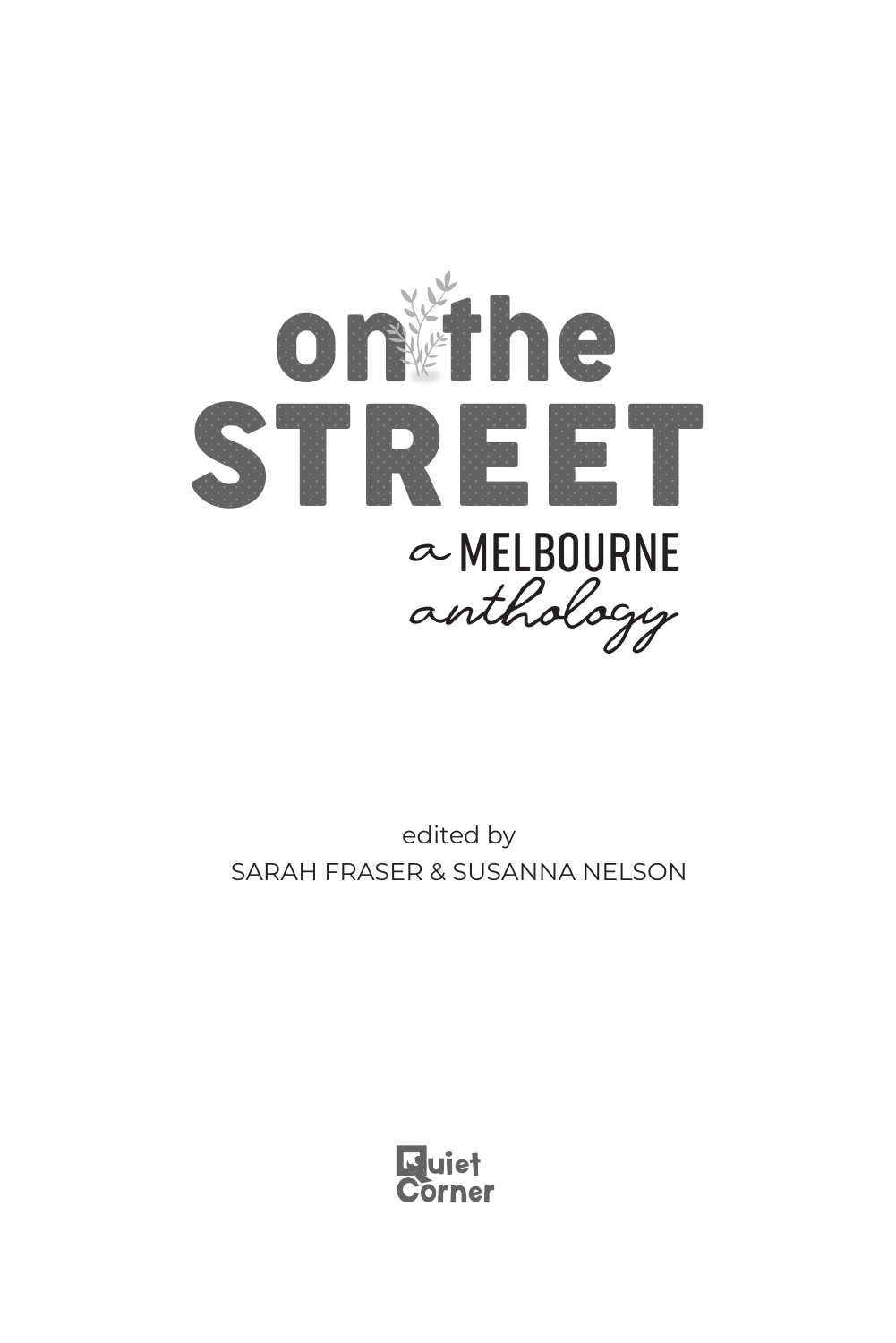## INTRODUCTION

## *Susanna Nelson*

Melbourne streets. Surely characters entire within the pages of countless well-received pieces of literary fiction? Surely a subject well represented among the non-fiction shelves of the city's many bookshops? Surely – to be blunt – done to death?

Well, yes and no. If, as iconic Australian architect Robin Boyd mused, our built environment is an allegory for ourselves, then those streets are as ripe for dissection, for yearning, for eulogising, as any plot or character device.

The city is in a state of constant re-imagination; it has always sported, cheek by jowl, an endearing muddle of architectural styles. But Melbourne's built environment has changed beyond all recognition in the last decade, spurred on, for better or ill, by a penchant for new spaces, for minimalism, for subdivision, for higher density, or in pursuit of a knockdown–rebuild opportunity. Blink and you miss things – historic pubs slip away in the hands of greedy developers, for whom the insubstantial fine is a mere tax on the way to greater profit; flimsy apartments go up, while infrastructure crumbles away.

When a piece in this collection prompted a brief recollection of the old Gas and Fuel Corporation buildings – two brown seventies suits that stood, knock-kneed, where Federation Square now commands attention – my response was visceral. I never went inside them. They held no purpose for me. But they were part of a formative mental imprint of Melbourne, the city of my youth. They are now molecules; air. They only continue to exist as long as some of us still remember them.

All the lost buildings, vistas and locations that star in this book are ours, collectively and privately. We have moved through them, cycled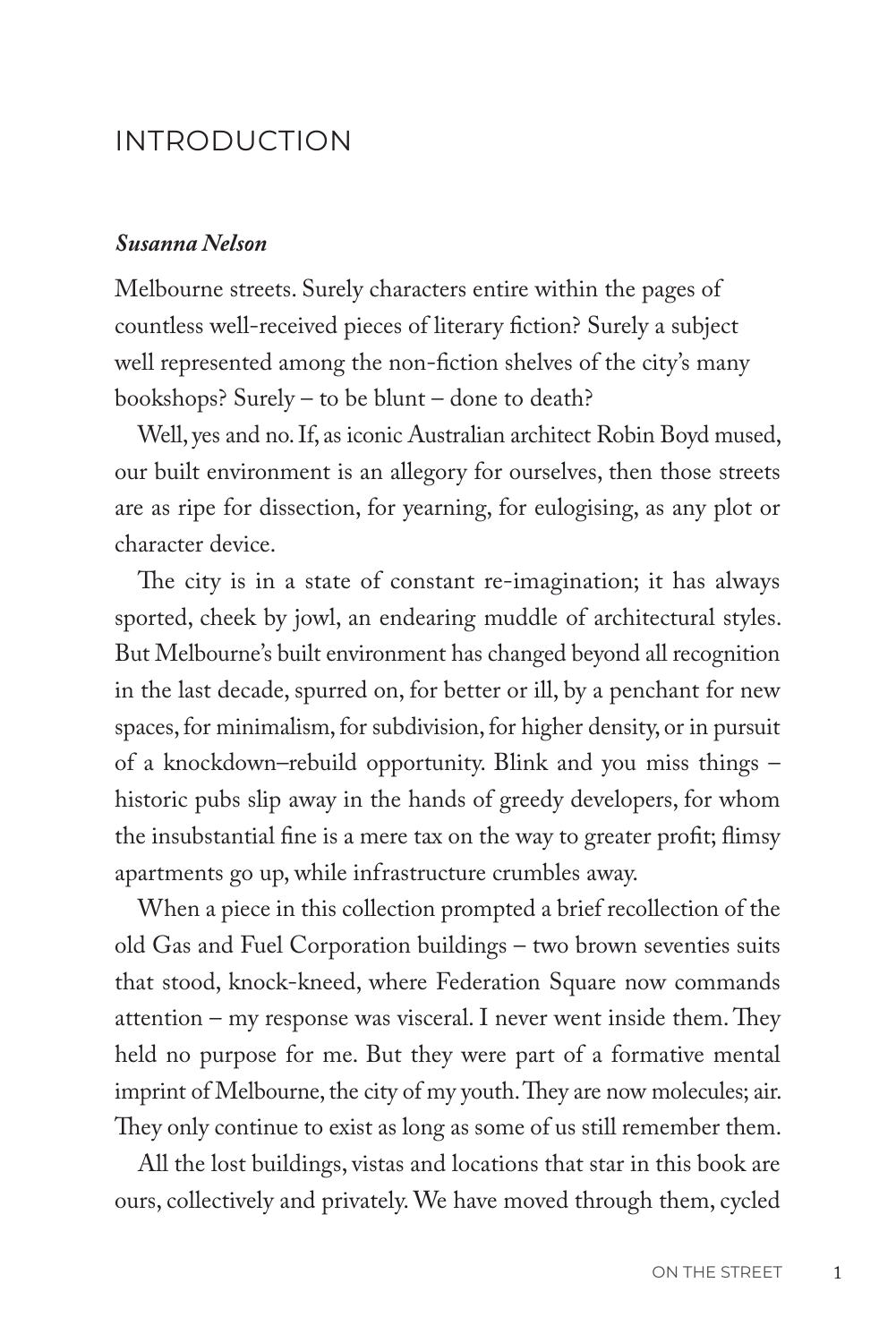along them, danced in them, huddled in their dark recesses until the dawn breaks outside, clutching sustenance, alcohol, friends or lovers; been sick on the bluestone outside. Even if we have merely admired them on our way through, they remain imprinted on our memories. They exist in our imaginary, even if they no longer exist in the physical world. This collection is testament to that existence.

26 February 2020

...

## *Sarah Fraser*

This was supposed to be a very different introduction. It was supposed to be a breezy yet meditative commentary on place, our connection to it, the metaphor of "the street". Perhaps I would have talked a bit of something about memory and how the streets, the city, written about in these pages exist both geographically and on another, psychological, plane. How Melbourne's streets are inhabited by four million people, and each of us has a unique map of them. I might have mentioned community, and how, far from being mere means to get from A to B, streets are where the life of a city happens.

However.

As I write, our streets are disorientatingly silent. A global pandemic means they are forbidden to us. At least, forbidden to us for many of the pastimes written about in this book. No shopping, getting drunk with mates, spewing, avoiding past lovers, meeting new ones, watching crowds, hugging strangers, stopping just to look. People scurry along the streets, heads down, faces covered, mostly alone. They walk with purpose, getting from A to B. Our maps are shrunken, utilitarian.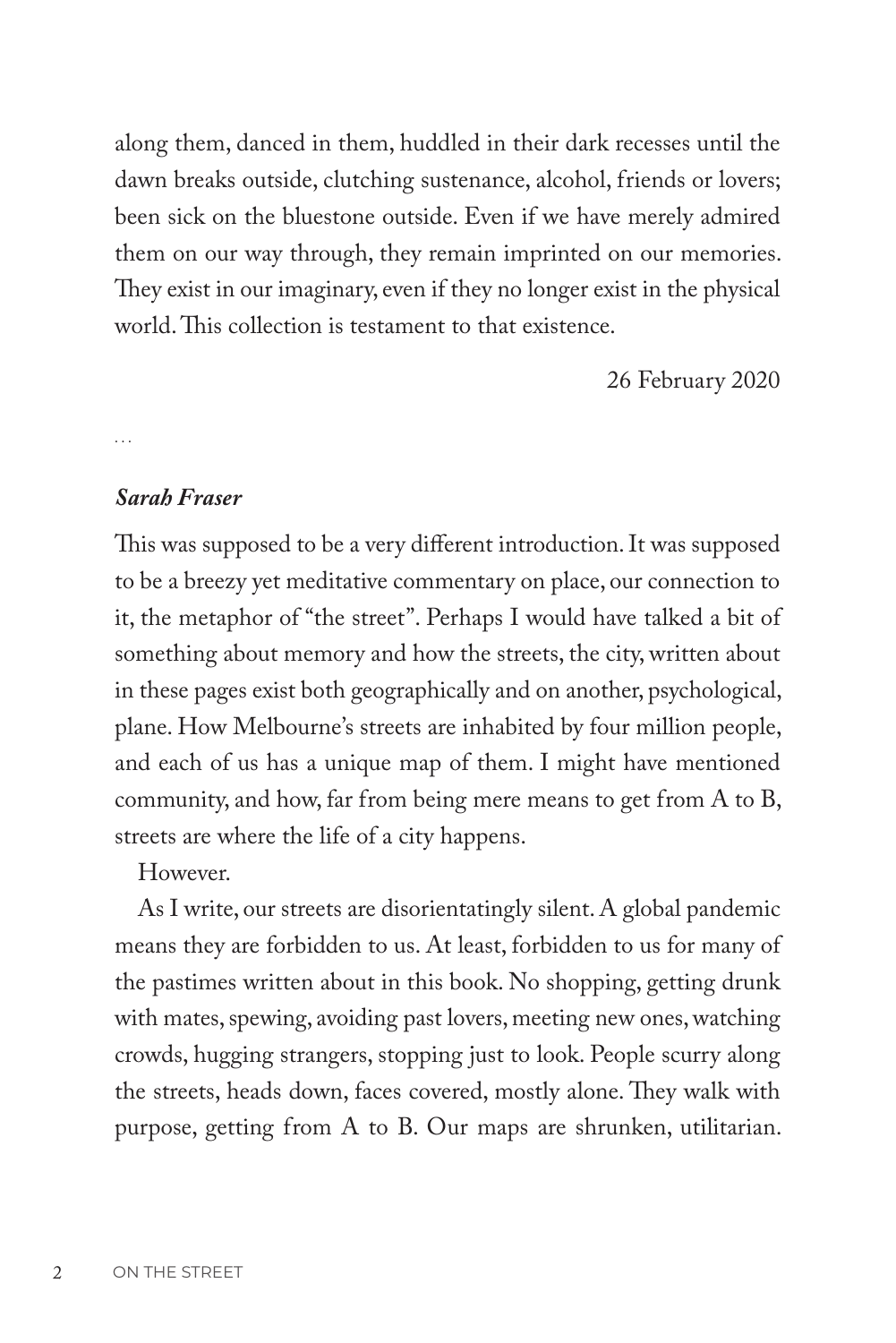We don't look up, we don't linger; we certainly don't gather. Without people, the streets have lost their personalities – they are stripped back to their most basic function as thoroughfares.

And so, this book has become, quite accidentally, a celebration of public and private life in a time before COVID-19 and lockdowns and social distancing. It's astounding to see what we took for granted. The essences of place that we thought were simple truths – the rowdiness of Brunswick Street, the hustle of Swanston Street, the street-side coffee and sunniness of every other main street in Melbourne – aren't essential or true. They can disappear, actually, in a matter of weeks.

At the beginning of lockdown, I said to a friend that this book now felt like a wake, rather than a celebration. It's like we wrote a birthday speech and ended up at a funeral. I was being melodramatic – this book is definitely a celebration. As Sue has said, Melbourne is always changing, asking us to adjust to a different reality – this is just another, bigger change to get through. COVID-19 has taken our streets away; we can only wait patiently until they are returned to us. In the meantime, I hope these stories are an optimistic reminder of what awaits us.

19 April 2020